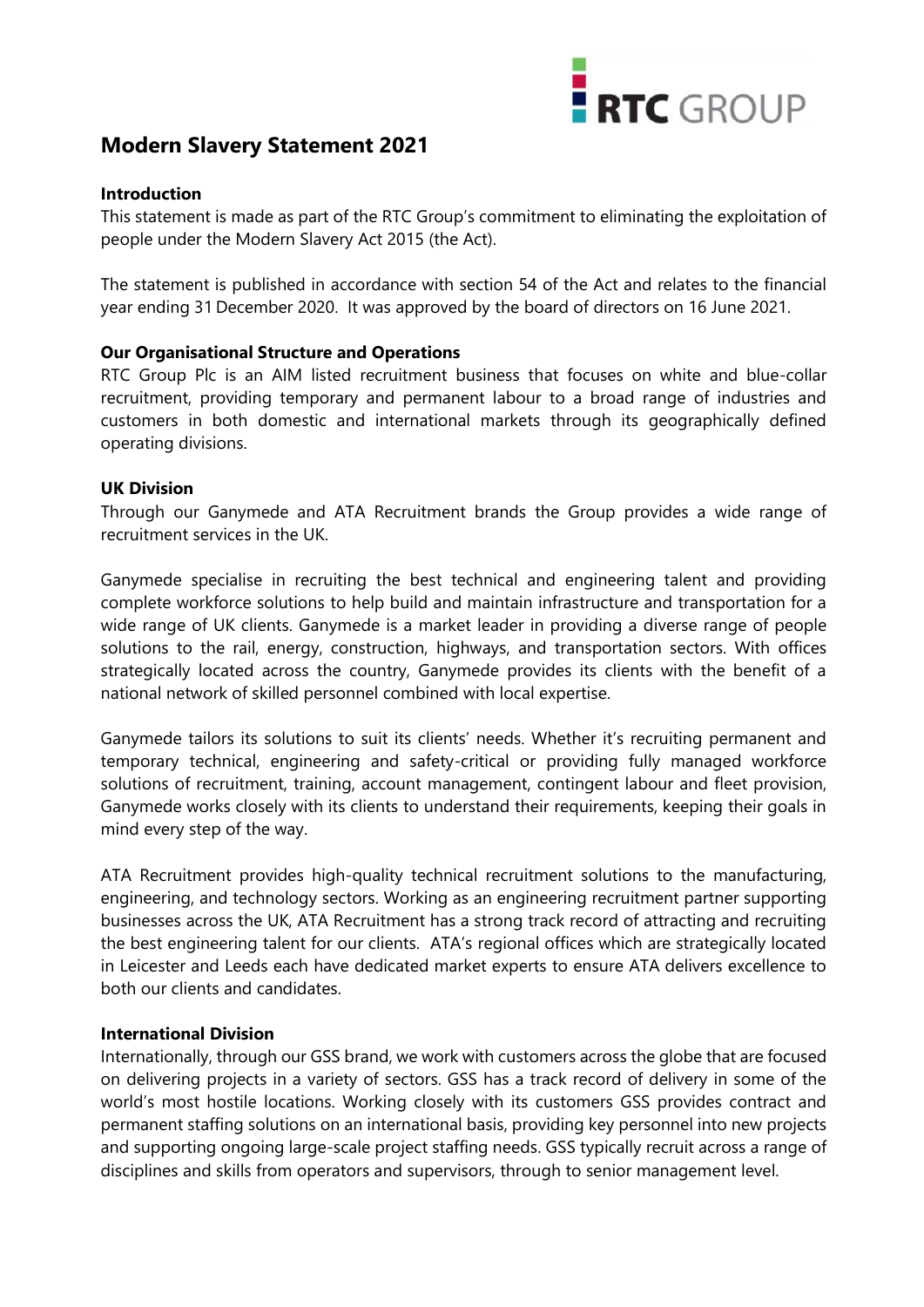

The Group headquarters are located at the Derby Conference Centre which also provides office accommodation for its operating divisions in addition to generating rental and conferencing income from space not utilised by the Group.

The Group has approximately 188 employees based in the UK and has a total annual turnover of circa £81 million.

# **Nature of our Supply Chains**

Our key supply chains comprise of suppliers who provide goods and services to the Group, as well as those who assist us in providing services to our clients such as payroll companies and workers who provide services via limited companies.

# **Our Policies**

Our commitment to acting ethically and with integrity in all our business dealings and relationships continues. This is demonstrated by our zero-tolerance approach to modern slavery, bribery and corruption and is further reflected in our Anti-Slavery and Anti-Bribery and Corruption policies. Our employees are briefed/trained on these policies at induction and are made aware of our zero-tolerance approach. They understand that they are required to adhere to our policies at all times and are made aware of the importance of highlighting any breach of our policies as soon as is reasonably possible.

# **Our Approach**

We are acutely aware that our businesses are at risk of being infiltrated by Modern Slavery and Human Trafficking and as such we undertake on-going efforts and actions to combat that risk. We seek to build on and further develop the actions we have previously undertaken to tackle Modern Slavery.

We continue to see our International business (GSS) as the business with the greatest risk of being infiltrated by Modern Slavery and Human Trafficking, however each business has its own risks and threats and therefore they target their resources to seek to combat those risks. We have detailed below the actions we have taken:

### **Actions taken specific to GSS:**

- We have undertaken refresher training on Combating Trafficking in Persons (CTiP) to reaffirm our Combatting Trafficking in Persons policy.
- We have displayed posters in all our offices detailing the modern slavery and human trafficking key indicators/warning signs and what to do in the event that these are observed.
- We continue to issue the Human Rights Workbook which is read before attending a training session on Human Rights which all employees are required to attend.
- We continue to use our Ethical Recruitment and Workforce Management Charter, training all employees on what is expected of them.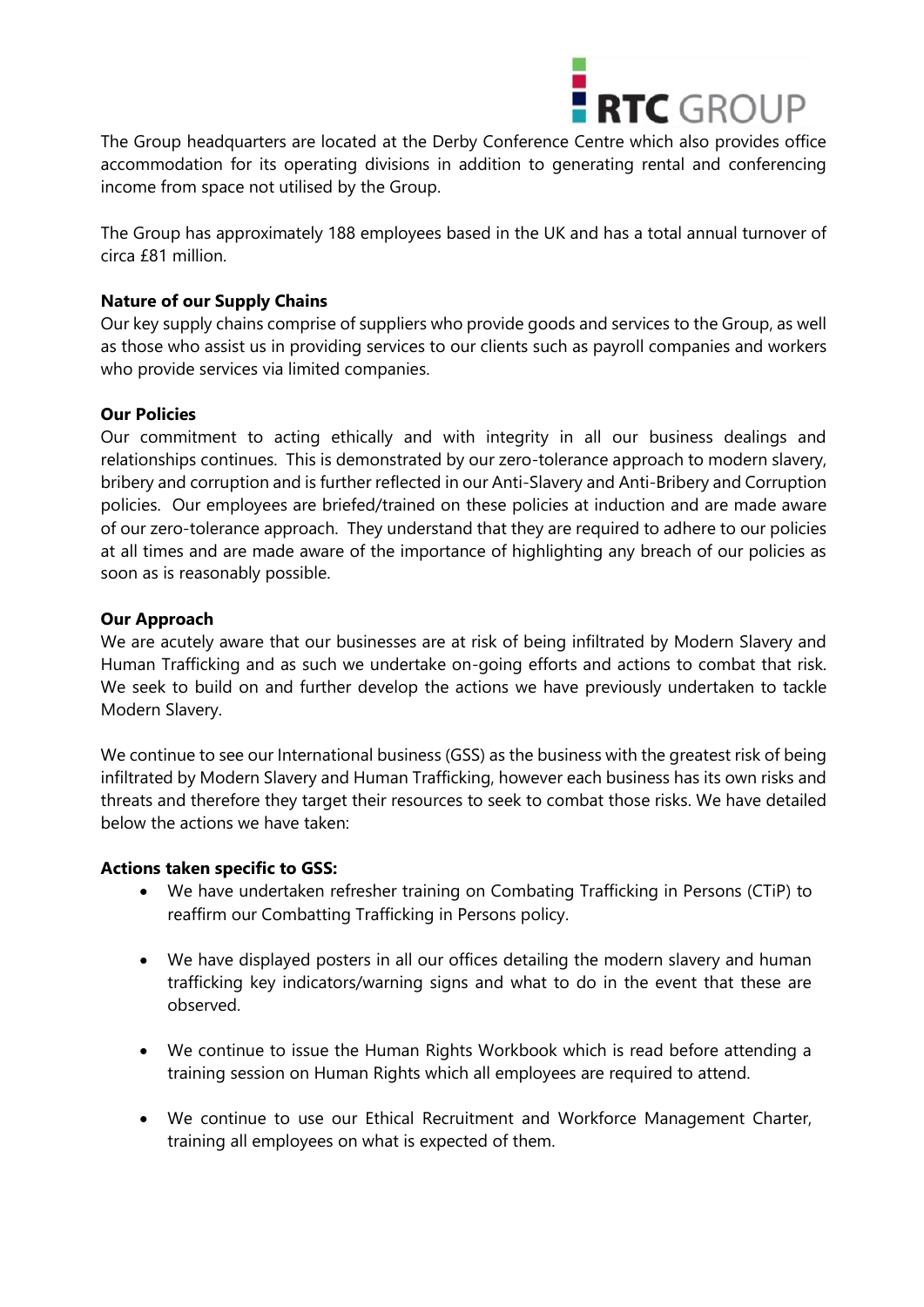

- We continue to use our robust process to review new suppliers which includes amongst other things, all suppliers signing up to our CTiP Policy and confirmation that their employees working on our projects have been briefed and will adhere to our Human Rights Policy.
- We continue to use the candidate declaration in our contractors' contractual arrangements, this requires them to confirm that they understand that our services are free to them and that they haven't paid any fees to either GSS or anyone else in the supply chain. They are also given our direct contact details if they have any concerns in relation to their declaration.
- We continue to brief on how to avoid becoming a victim of extortion.
- Our sub agents / suppliers are continuing to be audited by ourselves and approved by our main client(s) following a lengthy due diligence / audit process to ensure they are legitimate and are continuing to adhere to processes.
- We continue to use our New Starter Handbook which includes details of all relevant GSS policies including Anti-Bribery and Corruption and Ethical Recruitment along with a questionnaire to ascertain if the contractor has been dealt with in accordance with our policies.
- Our job adverts continue to detail that no fees will be requested by ourselves or subagents, this is then reiterated to operatives throughout the recruitment process.
- We have reviewed our supply chain and identified the high-risk areas that have a greater potential for modern slavery.
- We are continuing to comply with the requirements of CTIP (Combatting Trafficking in Persons).
- We are continuing to adhere to the Dhaka Principles [www.dhaka-principles.org/](http://www.dhaka-principles.org/)

#### **Actions taken specific to Ganymede Solutions and ATA Recruitment:**

- We have provided recruitment specific modern slavery training (produced by Stronger Together) for all our employees.
- We have further raised awareness of modern slavery, through our induction training, and modern slavery policy statement.
- We have reviewed our supply chain to identify which suppliers are high risk in terms of modern slavery entering our supply chain.
- We have determined that our Labour Suppliers are high risk and as such we are introducing additional safeguards in relation to these suppliers.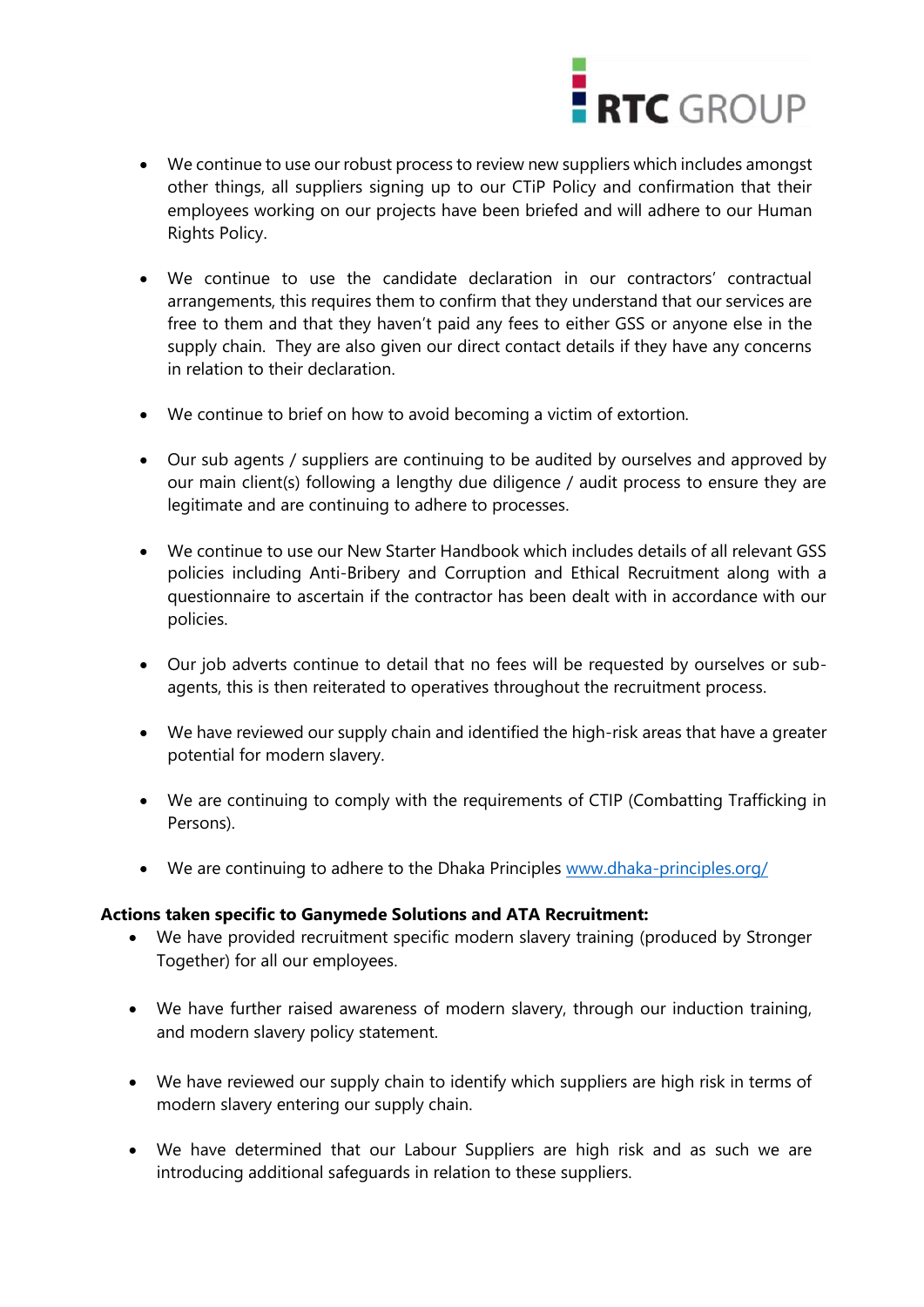

- We have been utilising Stronger Together's toolkits to enable us to introduce best practice throughout the business which has highlighted the need to introduce the following:
	- o A Responsible Recruitment Policy to detail our commitment to recruiting responsibly and never charging fees for our services (which was produced in early 2021).
	- o Compliant Recruitment Principles document which all employees involved in the recruitment or deployment of temporary workers are required to sign up to (which was produced in early 2021).
	- o Additional modern slavery questions in our Approved Supplier Process to prescreen prospective suppliers in relation to the effectiveness of their existing safeguarding controls and practises in relation to preventing modern slavery occurring within their organisation (which were introduced in early 2021).
- We only use FSCA accredited payroll companies which requires businesses to confirm steps taken to prevent slavery and exploitation within their supply chain.
- We continue to work to robust placement processes which include compliance checks and identity checks, these processes are reviewed in line with changes in legislation and best practice.

### **Actions taken within the Group as a whole:**

- We have been utilising Stronger Together to access resources and toolkits;
- We have reviewed the effectiveness of our non-recruitment anti-slavery training and will roll out refreshed training in 2021.
- We continue to brief all new employees on our anti-slavery policy at their induction;
- Our employees are reminded of the need to raise any concerns regarding human trafficking and exploitation, no matter how insignificant they feel they may be;
- We have reviewed the Group's approach to modern slavery and human trafficking and determined that as each business has differing risks and approaches to dealing with modern slavery, from 2021 each business will produce and update their own anti-slavery policy.

### **Further Actions**

We understand that despite all the work we have already undertaken, the risk to our Group and supply chain is ever present and our journey to eradicate that risk must be continuous. We will therefore continue to develop processes and procedures to help protect us from that risk. As such we intend to undertake the following steps over the next 12 months:

• Further assess the risks to our business to determine which parts of our Group are most at risk from modern slavery.